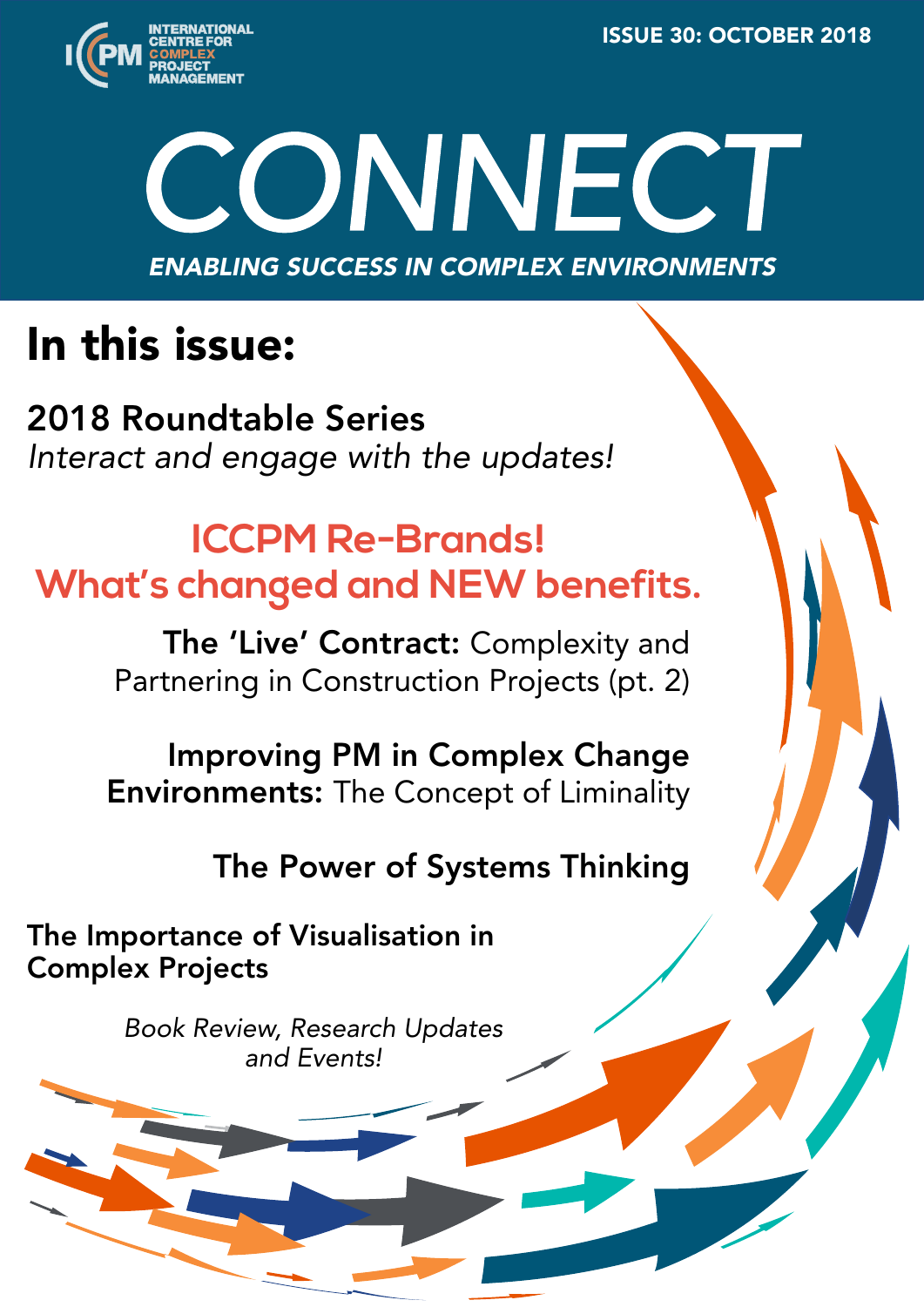#### <span id="page-1-0"></span>ARTICLE

### The Importance of Visualisation in Complex Projects

#### *Bob Laslett*

*CEng FEI FIET HonFAPM FACostE FCMI FRSA FIoD*

Bob Laslett is Managing Director of Laslett International Limited, an Individual Member of the ICCPM, a Chartered Engineer with over 40 years' experience in the energy, process and offshore oil and gas industries. A recognised expert in project management and project planning of complex capital projects for energy, petrochemicals, offshore oil/gas, shipbuilding, infrastructure and renewable energy projects. Bob acts as an Expert Witness for delay and project management on major complex dispute cases.

The plethora of technology today, particularly social media makes it attractive to use for everyone, with software applications and social media being user friendly and easy to use.

However, planning a complex project is not simple. The role of project planning is crucial to the success of a project from start to finish. There are millions of projects in progress every day including ever more complex projects. Projects must be delivered successfully if they are to benefit business and the developing world we live in. It is therefore paramount that project management must be the top priority.

Project failures are a disaster for governments, businesses and people. So despite an ever changing world we live in why are projects still over-running?

Now more than ever an increasing number of graduates are entering industry and commerce but is their lack of on the job experience having a detrimental effect on projects when it should be beneficial to the process of delivering projects successfully?

Graduates are being more involved in supporting the project manager and in the production of plans for billions of \$'s work.

Are graduates coming through university being taught how to manage projects in a structured and professional way that accurately reflects the project objectives, do they need more on the job (involved on a project) experience? So, are they being short changed when it comes to live 'on the project' experience?

Until the late 1960's when apprentices were still at the forefront of engineering and construction, upcoming engineers were introduced to the world of work on the job or being directly involved in a project. There were no lecture rooms, no 10,000 word essays, no dissertation, etc. One of the reasons apprenticeships have been so respected throughout history is because of their close association with Guilds. Guilds in the UK enjoy considerable influence within their community and in the past exerted a strong influence on apprenticeships.